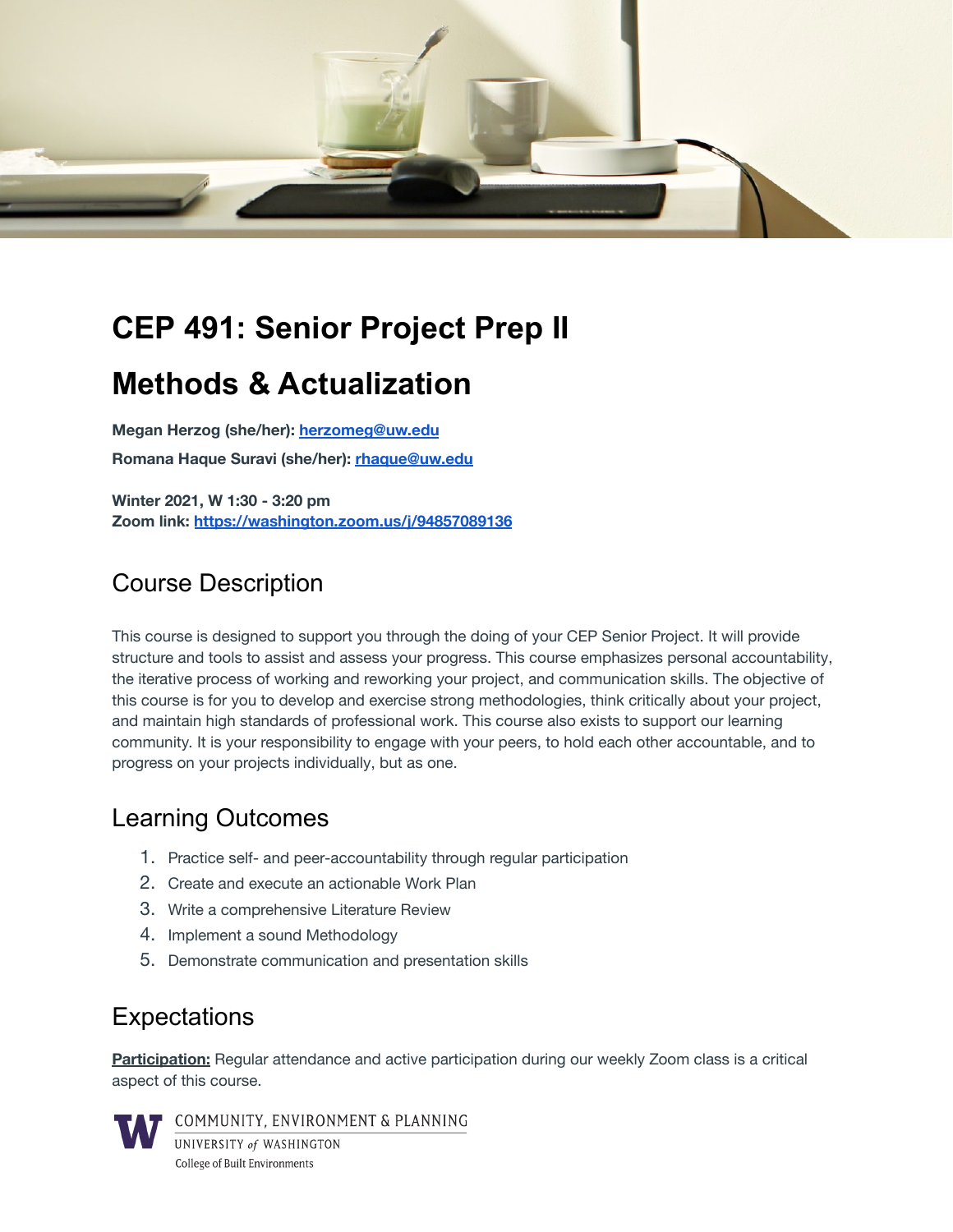Zoom classes will not be recorded. Here is the expected Zoom etiquette for our class:

- Conduct yourself on Zoom as you would in a physical classroom
- Do your best to create a distraction-free environment with a stable internet connection
- We communicate through facial expressions and gestures as much as we do through words — for this reason, please use video as much as possible
- To limit background noise, please mute yourself unless you are speaking
- You are encouraged to communicate verbally and using the chat box throughout class
- You are encouraged to take notes during lectures, as you would in a physical classroom
- If you have any difficulty participating, please let us know so that we can work something out!

**Assignments:** All assignments will be due on Canvas at 1:30 pm on Wednesdays. Due to the pace of the course, late assignments will be docked one point and will not receive thorough feedback.

**Time & Effort:** Regardless of what you registered for (1-3 credit variable option), this course is equivalent to **3 credits** worth of work. That means that you should be working on your project for a minimum of **9 hours** per week, including class time.

**Absences:** There are no excused absences in this class. You will receive points for being in class, on time, and actively participating. If your situation does not allow you to be in class, you still need to submit your assignments by the assigned due date.

**Plagiarism:** Not. Even. Once. Plagiarism is defined as "the practice of taking someone else's work or ideas and pass them off as one's own." In terms of work, this means putting quotes around word-for-word copied text, properly citing images and graphics, and indicating the source of any summarized text. In terms of ideas, this means being clear about the origin of concept, and not insinuating that it might be your own. Check out the UW's Student [Conduct](https://www.washington.edu/cssc/for-students/student-code-of-conduct/) Code for more information.

# Assignments & Grading

This is a credit/no credit course. You will receive written and point-based feedback on all assignments. Grades will be updated throughout the quarter so that you can keep track of your progress.

#### **1. In-Class Participation: You must receive 15/20 Points**

We have 10 class sessions this quarter and you can receive up to two points per day.

- 1 point for being present and on time
- 1 point for being actively engaged

#### **2. Individual Check-in: You must receive 4/4 Points**

Meet with the instructor at least once for a 15 min. 1-on-1 throughout the quarter.

● Schedule a 1-on-1 [appointment](https://calendar.google.com/calendar/u/0/selfsched?sstoken=UUFTamtmTVJRbHFvfGRlZmF1bHR8ZmYzODhlYmQxOGNlYjgzY2I5MjBhZmRiODJhZDg0MmQ)